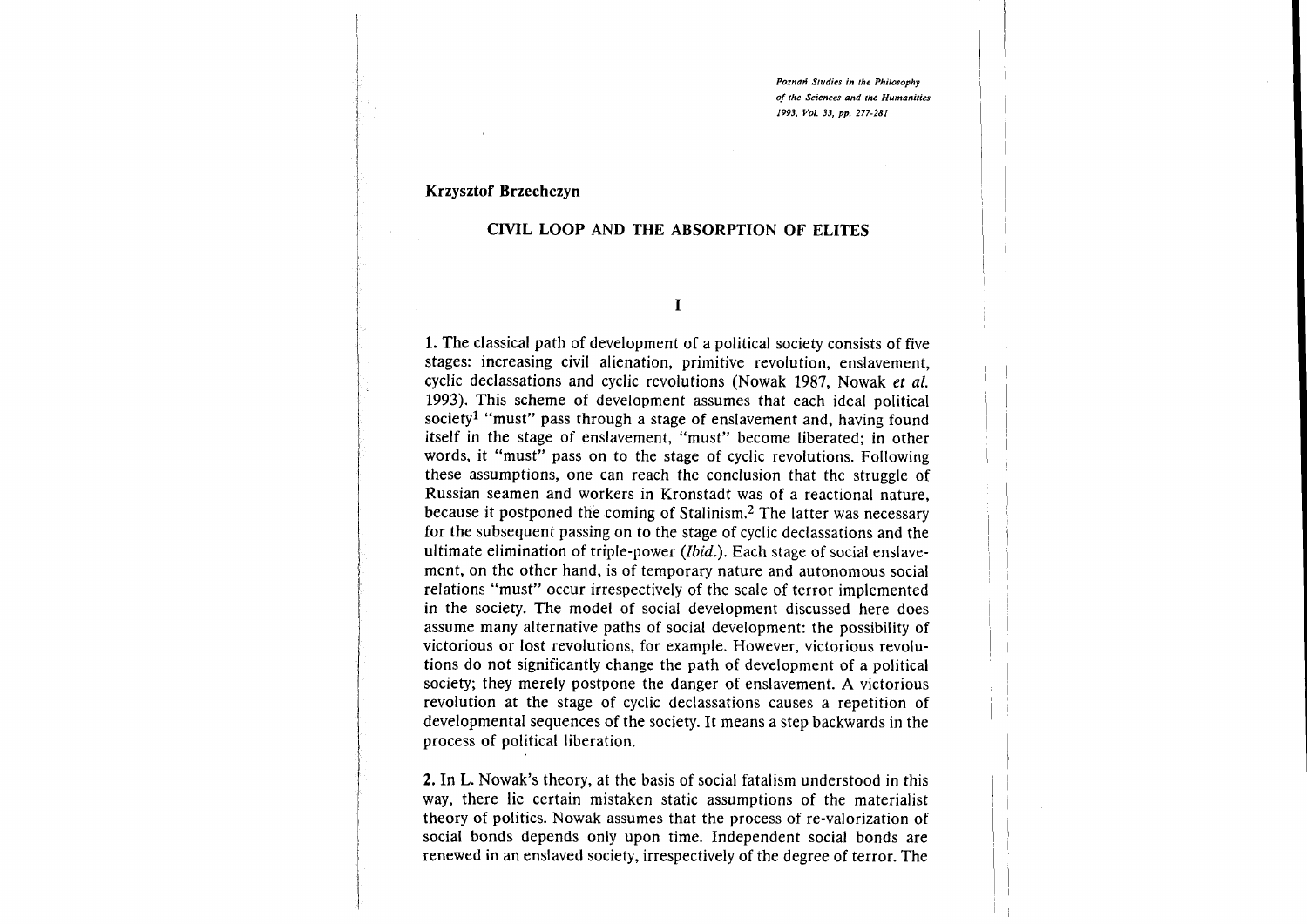law of renewal of independent civil bonds can be formulated slightly differently, however. I assume that the process of re-valorization of civil bonds depends upon the degree of social terror implemented by the authorities, rather than upon the duration of enslavement. This dif' ference does not consist merely in a different style, because the greater the terror implemented by the authorities, the longer the process of restauration of independent social relations. The smaller the range of terror, the shorter the process of re-valorization of autonomous civil relations. Therefore, one can imagine (theoretically) a society in which the range of control over social life reaches absolute limits and thus in which, on the basis of the formulated relationship, there appears a blocade of the process of restitution of independent social relations. I call such a state civit collapse. Historic societies which underwent civil collapse would have to meet several strong idealizing assumptions. They should be perfectly isolated from external influence, while the political factor would dominate in them in an almost absolute way. Civil collapse is possible in small, rather than large societies. A small number of social variables is easier to be controlled by the authority. Thus, everything indicates that this is the type of society which can be found in, e.g. Albania, where a long-lasting social inertia results from the unlimited power of the Party and an almost perfect isolation from the external world.3

II

1. Revolutions "promote" the process of social development by forcing the authorities into evolutionary changes. They should be lost, because the victorious ones move the process of political liberation backwards as a result of the mechanism of civil loop. That is more or less the contents of one the main theses of the non-Marxian social materialism. Nowak's model provides two alternative solutions of a revolution: a victory or <sup>a</sup> defeat. Let us, than, consider what determines in our society the possibility of a two-variational outcome of a revolution. In our model, its victory depends upon the scale of revolutionary events. A large-scale revolution is one in which the participation of a greater part of the civil class leads to the elimination of the old class of rulers and its substitution with the revolutionary elite. On the other hand, only a small part of the civil class participates in a local revolution; it ends in a defeat. Among other types of revolutions, we should also list a *balanced revolution*, in which the forces of both sides are more or less balanced and the social conflict cannot end in the defeat of one of them. The outcome of such a situation is usually the phenomenon of elite absorption. In order to

understand that phenomenon one has to penetrate the structure of the social movement deeper. In our considerations we completely neglect the role of revolutionary tactics and strategy, the influence of charismatic leaders, appropriate means of coercion, etc. They are all important issues but we can neglect them in our first approach.

2. At the basis of revolutionary movements lie, except for their ideological banners and institutional disguise, material means of social selforganization. They include offices, apartments, lecture halls, printing machines, radio transmitters, etc., i.e. everything that makes independent social communication possible. The civil movement always includes people whose influence upon the decision concerning the use of material means of interhuman communication is bigger than that of others. They form the elite of the social movement. In our understanding an elite is not distinguished on an institutional or consciousness level but already on the material level.4 Making decisions concerning the use of material means of social communication, the elite coordinates and controls actions of the civil class. It may support certain initiatives but it may also block others. As in any large-scale social movement, there are people here who will want to increase their influence and not only struggle for ideals. After some time the competition for power drives the "devoted revolutionaries" to the outskirts of the social movement, unless they also learn to take care of their own (material) interests. Each revolution is in its essence a process of formation of a network of independent public relations. It is directed against elites, which accumulate in their hands the monopoly for the coordination of social life. Thus revolutions set themselves against all elites, including the underground ones.

The explosion of independent social relationships endangers the positions of "professional revolutionaries". This is because suddenly new animators of social life appear at their side, who are transformed from the only representatives of the society into some out of many representatives. And so the only reaction of the elite is to slow down the impulsiveness of the revolution  $-$  needless to say not without effect. They do it in return for concessions from the rulers. It is, above all, against them that the revolution is directed. The absorbtion of a revolutionary elite by the class of rulers is supplemented with repressions against the civil class or, to be more precise, against the new emerging elites.

3. After some time, the renewed class of rulers starts to extend its sphere of influence anew. The growing state control over social life results in the formation of a network of independent social relationships. A new social elite emerges again in the movement of social protest, which  $-$  as a result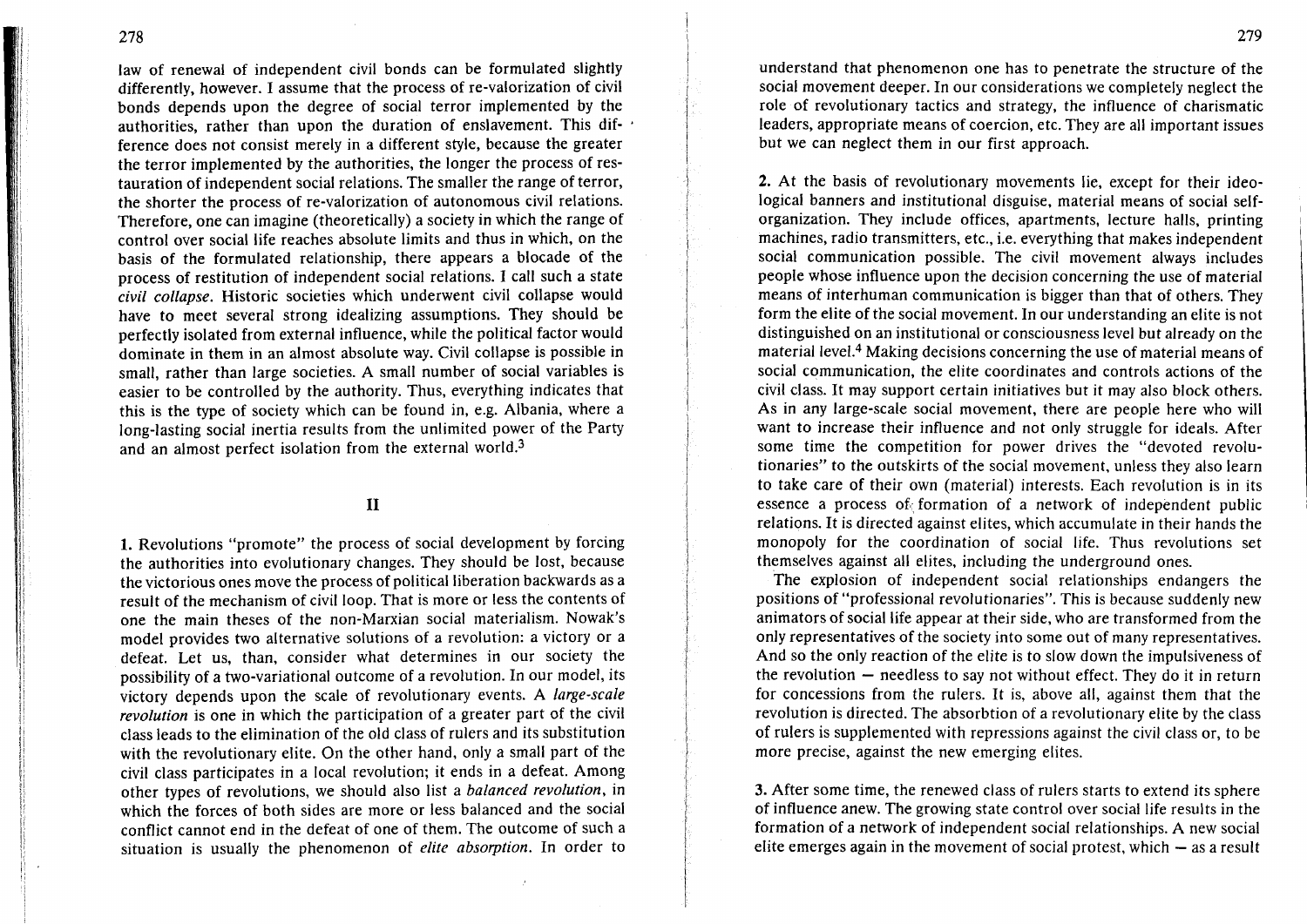ł.

of further growth of state control  $-$  turns into a revolution. The rulers implement the same strategy. The elite absorbed by the authority causes the impulse of the revolution to slow down. Repressions against the civil class facilitate the ultimate pacification of the society. From that time on, the society undergoes an evolution according to the following scheme: revolution  $-$  absorption of elites  $-$  growth of state control  $-$  revolution<br> $-$  absorption of elites. This schome of development (expedition) - absorption of elites. This scheme of development (revolution - growth<br>of state control) lasts as long as one of the revolutions and in solid to of state control) lasts as long as one of the revolutions ends in a viciory or defeat of the civil class. A lost revolution poses a threat of enslavement to the civil class. A victorious one merely postpones this enslavement because, as a result of the mechanism of civil loop, the new class of rulers extends the sphere of influence suppressing in the meantime the resistance of the civil class.

victorious revolutions end in an exchange of political elites. Lost revolutions, on the other hand, eliminate competitive social elites. As <sup>a</sup> result of balanced revolutions the existing class of rulers is complemented with elites that consist of pretenders to power.

### III

A political society may evolve according to the following paths of development:

- (1) classic path of development
- (2) path of development ending in civil collapse

(3) the path of elite absorption.

The nature of political processes does not allow for a complete elimination of political elites, which determine the antagonistic character of the political society. It is impossible then to reduce the authority to the range of administration permanently. The evolution of a society will fluctuate from a revolution to state control. Lost revolutions are an optimum social solution from the point of view of the interests of the civil class only at certain stage of development of the society  $-$  after leaving the stage of enslavement. At the first two stages of development the optimum solution is a balanced revolution, which does not lead either to a civil loop or political enslavement.

Krzysztof Brzechczyn Department of Philosophy Adam Mickiewicz University Szamarzewskiego 89 60-568 Poznań, Poland

#### **NOTES**

<sup>1</sup> The evolution of an ideal political society is not influenced by economic or consciousness factors. Besides that, also the influnce of institutions, political consciousness, other societies, etc. is neglected. It is assumed that only two political classes and their material interests exist.

<sup>2</sup> An approximation of the Stalinist era in the Soviet Union is represented by the stage of enslavement in the model of a political society.

<sup>3</sup> All symptoms of civil collapse could be found in the Soviet society in the 1930's, after the elimination of individual farming and orthodox religion. It was not until the Nazi aggression that a certain liberalization of the social system occurred. Another sharpening of social policy after the war brought social resistance, which led to, among other things, riots in labor camps. And so, one may conjecture. the elimination of Stalinism was caused by Hitler, rather than the rebellion of the most oppressed in the labor camps.

a Gwidon Adamski places the concept of elite on the institutional level:

And so, for example in the primary model of the theory of power which refers only to material factors, L. Nowak uses the concept of 'elite'. It raises certain reservations concerning the status of that concept in the model which does not assume any other social stratification except for the division into two political classes, the rulers and citizens. One can rightly suspect that the use of the term 'elite' means an introduction of an institutional factor, from which - declares the author in the idealizing assumptions  $-$  the primary model abstracts (Adamski 1987, p. 217).

It seems, however, that it is possible to conceptualize the concept of elite in purely materialist terms.

#### **REFERENCES**

'.

Adamski, G. [G. Tomczak] (1987). Czy warto wygrywać rewolucje? (Is it worthwhile to win revolutions?). Przyjaciel Nauk 3-4, Poznań-Wrocław. [For an abbreviated version of this paper see this volume].

Nowak, L., K. Paprzycka and M. Paprzycki (1993). On Multilinearity of Socialism, this volume,

Nowak, L. (1987). A Model of Socialist Society. Studies in Soviet Thought 34, 1-55.